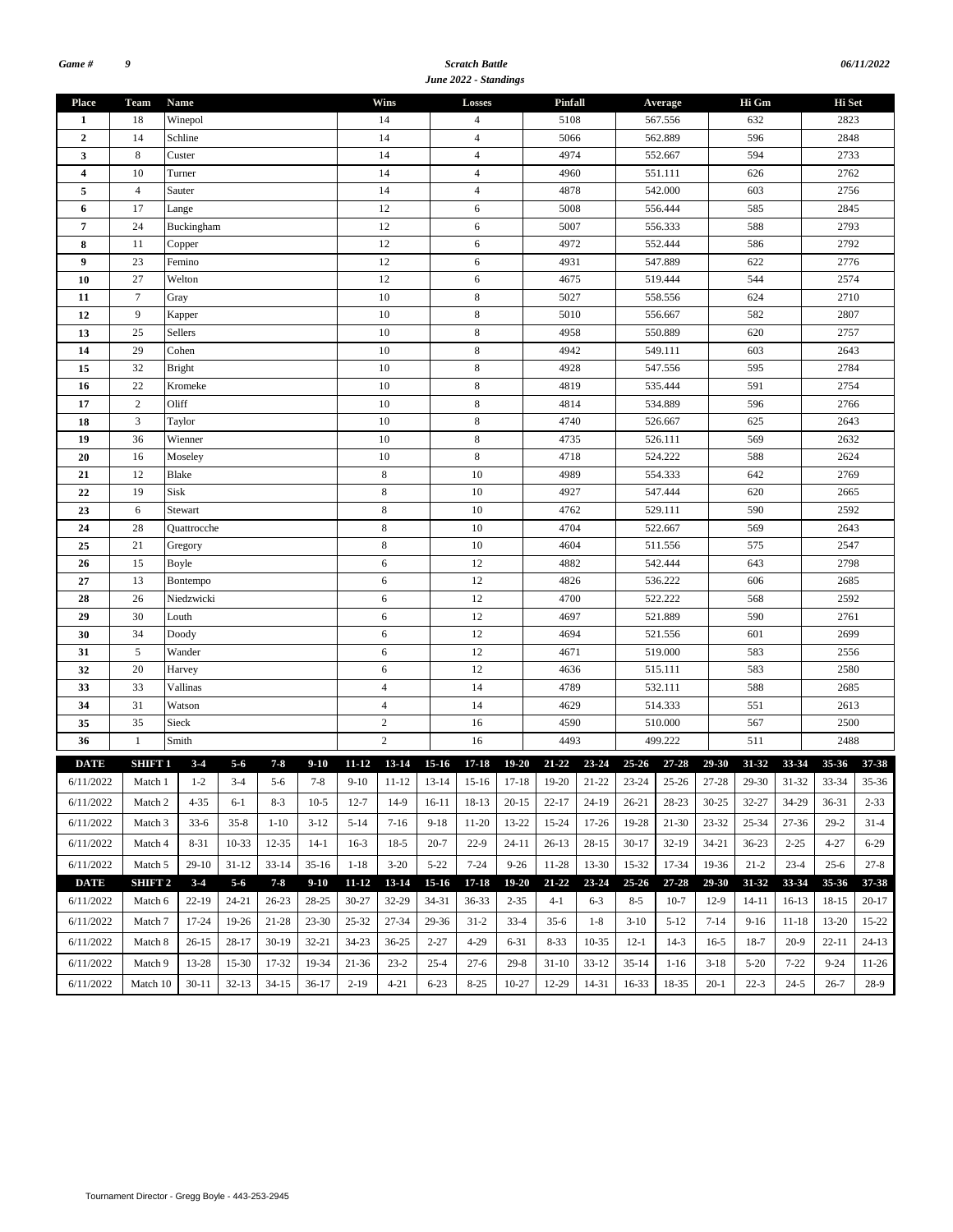*Game # 9*

*Scratch Battle 06/11/2022 June 2022 - Standings*

|                      |            | Hi Scratch Game - Team |                  | Hi Average - Men      |            | Hi Average - Women    |            |  |  |  |  |
|----------------------|------------|------------------------|------------------|-----------------------|------------|-----------------------|------------|--|--|--|--|
| Boyle                |            | 643                    |                  | Chris Kruger, Jr.     | 158.778    | Abbey Schline         | 147.111    |  |  |  |  |
| Blake                |            | 642                    |                  | Don Dove              | 155.444    | Melissa Mahoney       | 144.111    |  |  |  |  |
|                      | Winepol    | 632                    |                  | Colby DeAntoniis      | 154.333    | Lisa Huber            | 143.111    |  |  |  |  |
| Hi Game - Men        |            |                        | Hi Set - Men     | <b>Bernie Hipkins</b> | 153.556    | Dani McClay           | 139.333    |  |  |  |  |
| Chris Kruger, Jr.    | 221        | Don Dove               | 844              | Jonathan Green        | 152.778    | Rebecca Dove Kendall  | 138.444    |  |  |  |  |
| John DeAntoniis      | 210        | Chris Kruger, Jr.      | 828              | John DeAntoniis       | 152.222    | Jill Manns            | 137.444    |  |  |  |  |
| Rob Triplett, Jr.    | 195        | John DeAntoniis        | 811              | Colton Gue            | 150.889    | <b>Chasity Gray</b>   | 136.556    |  |  |  |  |
| Hi Game - Women      |            |                        | Hi Set - Women   | Mark Klingelhofer     | 150.556    | <b>Kristy Penny</b>   | 131.667    |  |  |  |  |
| Jill Manns           | 175        | Dani McClay            | 728              | Matt Buckingham       | 149.222    | <b>Britney Burke</b>  | 131.222    |  |  |  |  |
| Rebecca Dove Kendall | 173        | Abbey Schline          | 714              | Matt Kruger           | 148.778    | Tara Cohen            | 129.111    |  |  |  |  |
| Lisa Huber           | 169        | Melissa Mahoney        | 705              | <b>Bobby Stockman</b> | 147.889    | Mia Femino            | 127.667    |  |  |  |  |
|                      |            |                        |                  | <b>Substitutes</b>    |            |                       |            |  |  |  |  |
| Name                 | Ent<br>Gms | Pinfall<br>Avg.        | <b>Set</b><br>Gm | Name                  | Ent<br>Gms | Pinfall<br>Gm<br>Avg. | <b>Set</b> |  |  |  |  |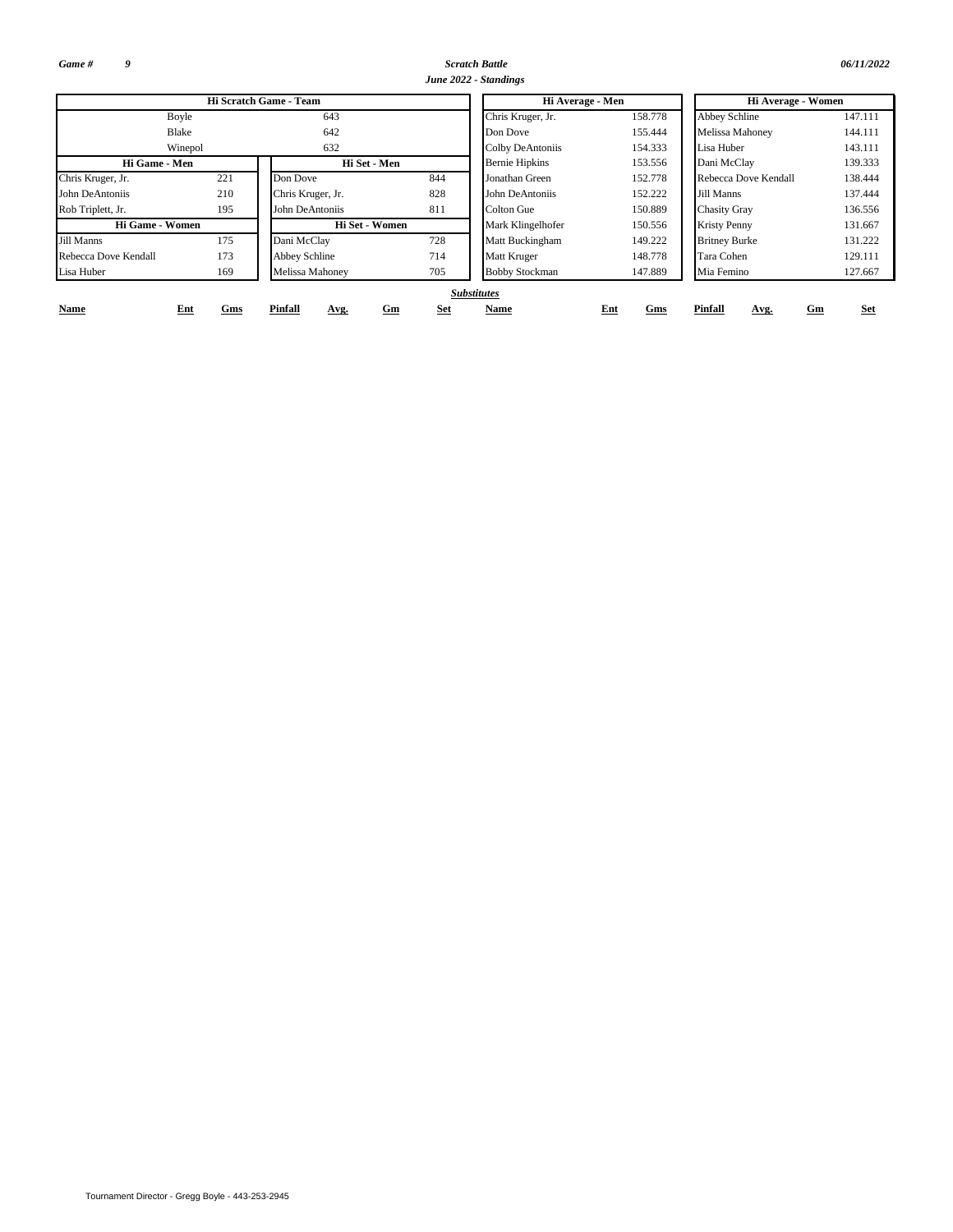## *Game # 9 Scratch Battle 6/11/2022*

*June 2022 - Statistics*

| $#1$ - Smith             | Ent |   | <b>Gms</b> Pinfall | Avg.    | Gm  | <b>Set</b> | $# 2 - Oliff$        | Ent |   | <b>Gms</b> Pinfall | Avg.        | Gm    | <b>Set</b> | $#3$ - Taylor          | Ent |    | <b>Gms</b> Pinfall | Avg.    | Gm   | <b>Set</b> |
|--------------------------|-----|---|--------------------|---------|-----|------------|----------------------|-----|---|--------------------|-------------|-------|------------|------------------------|-----|----|--------------------|---------|------|------------|
| Stephanie Smith          | 118 | 9 | 1104               | 122.667 | 147 | 633        | <b>Brian Oliff</b>   | 131 | 9 | 1160               | 128.889     | 157   | 653        | Mike Barnes            | 123 | 9  | 1214               | 134.889 | 170  | 663        |
| John Wright              | 120 | 9 | 1067               | 118.556 | 172 | 608        | John Beuchert        | 132 | 9 | 1148               | 127.556     | 157   | 656        | <b>Bradley Taylor</b>  | 137 | -9 | 1148               | 127.556 | 163  | 630        |
| Kenny Mittelstetter, III | 120 | 9 | 1222               | 135.778 | 166 | 657        | Kevin Gibson         | 133 | 9 | 1252               | 139.111     | - 159 | 729        | Brian Banzhoff         | 138 | 9  | 1183               | 131.444 | 154  | 644        |
| Pixie Brown              | 132 | 9 | 1100               | 122.222 | 157 | 590        | Dani McClay          | 135 | 9 | 1254               | 139.333     | 161   | 728        | Jeremy Wood            | 140 | 9  | 1195               | 132.778 | 161  | 706        |
| #1 - Smith Total         | 490 |   |                    |         |     |            | #2 - Oliff Total     | 531 |   |                    |             |       |            | #3 - Taylor Total      | 538 |    |                    |         |      |            |
| #4 - Sauter              | Ent |   | <b>Gms</b> Pinfall | Avg.    | Gm  | <b>Set</b> | $# 5 - Wander$       | Ent |   | <b>Gms</b> Pinfall | Avg.        | Gm    | <b>Set</b> | #6 - Stewart           | Ent |    | <b>Gms</b> Pinfall | Avg.    | Gm   | <b>Set</b> |
| Janet Sauter             | 127 | 9 | 1125               | 125.000 | 149 | 607        | Josh Bull            | 111 | 9 | 1132               | 125.778     | 167   | 617        | Carrie Matheson        | 124 | 9  | 1132               | 125.778 | 142  | 596        |
| Steve Bull               | 135 | 9 | 1246               | 138.444 | 164 | 686        | Dave Wander          | 132 | 9 | 1129               | 125.444     | 147   | 596        | <b>Justin Stewart</b>  | 128 | -9 | 1106               | 122.889 | 151  | 609        |
| Kevin Burke              | 136 | 9 | 1183               | 131.444 | 177 | 674        | Greg Burdick         | 138 | 9 | 1189               | 132.111 170 |       | 661        | Matt Anastasi          | 141 | 9  | 1244               | 138.222 | 162  | 697        |
| Larry Lipka              | 136 | 9 | 1324               | 147.111 | 193 | 789        | Scott Wolgamuth      | 145 | 9 | 1221               | 135.667     | 159   | 682        | Chuck Paris            | 143 | 9  | 1280               | 142.222 | 171  | 690        |
| #4 - Sauter Total        | 534 |   |                    |         |     |            | #5 - Wander Total    | 526 |   |                    |             |       |            | #6 - Stewart Total     | 536 |    |                    |         |      |            |
| #7 - Gray                | Ent |   | <b>Gms</b> Pinfall | Avg.    | Gm  | <b>Set</b> | #8 - Custer          | Ent |   | <b>Gms</b> Pinfall | Avg.        | Gm    | Set        | $# 9$ - Kapper         | Ent |    | <b>Gms</b> Pinfall | Avg.    | Gm   | Set        |
| <b>Chasity Gray</b>      | 126 | 9 | 1229               | 136.556 | 164 | 669        | <b>Trevor Custer</b> | 103 | 9 | 1074               | 119.333     | 153   | 592        | Jeff Kapper            | 130 | 9  | 1262               | 140.222 | 165  | 719        |
| <b>Bobby Stockman</b>    | 132 | 9 | 1331               | 147.889 | 181 | 720        | Zander Beddow        | 141 | 9 | 1231               | 136.778     | 150   | 682        | Patrick Sortino        | 132 | -9 | 1288               | 143.111 | 158  | 720        |
| Ray Keith                | 137 | 9 | 1241               | 137.889 | 163 | 655        | Colton Gue           | 144 | 9 | 1358               | 150.889     | 174   | 722        | Rob Barry              | 134 | 9  | 1305               | 145.000 | 166  | 715        |
| Richie Hipkins           | 145 | 9 | 1226               | 136.222 | 172 | 666        | Phil Dix             | 148 | 9 | 1311               | 145.667     | 181   | 737        | <b>Bob Subock</b>      | 139 | 9  | 1155               | 128.333 | 148  | 653        |
| #7 - Gray Total          | 540 |   |                    |         |     |            | #8 - Custer Total    | 536 |   |                    |             |       |            | #9 - Kapper Total      | 535 |    |                    |         |      |            |
| #10 - Turner             | Ent |   | <b>Gms</b> Pinfall | Avg.    | Gm  | <b>Set</b> | # $11$ - Copper      | Ent |   | <b>Gms</b> Pinfall | Avg.        | Gm    | <b>Set</b> | #12 - Blake            | Ent |    | <b>Gms</b> Pinfall | Avg.    | Gm   | <b>Set</b> |
| Logan Turner             | 112 | 9 | 1185               | 131.667 | 179 | 683        | Mike Copper          | 117 | 9 | 1154               | 128.222     | 148   | 626        | <b>Marty Barnes</b>    | 128 | 9  | 1162               | 129.111 | 147  | 612        |
| <b>Steve Holtzner</b>    | 141 | 9 | 1284               | 142.667 | 162 | 699        | Joe Elliott          | 123 | 9 | 1183               | 131.444     | 148   | 665        | <b>Isaac Blake</b>     | 131 | 9  | 1194               | 132.667 | 173  | 641        |
| Wayne Lipka              | 141 | 9 | 1280               | 142.222 | 176 | 766        | Rob Triplett, Jr.    | 133 | 9 | 1308               | 145.333     | 195   | 776        | Alex Barnes            | 136 | 9  | 1234               | 137.111 | 159  | 672        |
| <b>Brian Vest</b>        | 146 | 9 | 1211               | 134.556 | 188 | 614        | Mark Berends         | 143 | 9 | 1327               | 147.444 181 |       | 725        | Don Dove               | 144 | 9  | 1399               | 155.444 | 181  | 844        |
| #10 - Turner Total       | 540 |   |                    |         |     |            | #11 - Copper Total   | 516 |   |                    |             |       |            | #12 - Blake Total      | 539 |    |                    |         |      |            |
| #13 - Bontempo           | Ent |   | <b>Gms</b> Pinfall | Avg.    | Gm  | <b>Set</b> | #14 - Schline        | Ent |   | <b>Gms</b> Pinfall | Avg.        | Gm    | <b>Set</b> | #15 - Boyle            | Ent |    | <b>Gms</b> Pinfall | Avg.    | Gm   | <b>Set</b> |
| Scott Bontempo           | 118 | 9 | 1167               | 129.667 | 165 | 695        | Abbey Schline        | 130 | 9 | 1324               | 147.111 164 |       | 714        | Gregg Boyle            | 127 | 9  | 1251               | 139.000 | 174  | 716        |
| <b>Billy Koontz</b>      | 138 | 9 | 1162               | 129.111 | 161 | 632        | <b>Britney Burke</b> | 130 | 9 | 1181               | 131.222     | 156   | 670        | Mark Schwabline        | 131 | -9 | 1167               | 129.667 | 161  | 707        |
| Rob Yowell               | 139 | 9 | 1199               | 133.222 | 170 | 648        | Winnie Shriver, Jr.  | 139 | 9 | 1259               | 139.889     | 165   | 735        | <b>Barry Schriefer</b> | 132 | -9 | 1250               | 138.889 | 155  | 714        |
| John Huber               | 144 | 9 | 1298               | 144.222 | 174 | 710        | Greg Schriefer       | 141 | 9 | 1302               | 144.667     | 172   | 729        | <b>Tim Bosley</b>      | 150 | 9  | 1214               | 134.889 | 181  | 661        |
| #13 - Bontempo Total     | 539 |   |                    |         |     |            | #14 - Schline Total  | 540 |   |                    |             |       |            | #15 - Boyle Total      | 540 |    |                    |         |      |            |
| #16 - Moseley            | Ent |   | <b>Gms</b> Pinfall | Avg.    | Gm  | <b>Set</b> | $#17$ - Lange        | Ent |   | <b>Gms</b> Pinfall | Avg.        | Gm    | <b>Set</b> | $#18$ - Winepol        | Ent |    | <b>Gms</b> Pinfall | Avg.    | Gm   | <b>Set</b> |
| <b>Tom Moseley</b>       | 121 | 9 | 1133               | 125.889 | 143 | 618        | Donovan Lange        | 106 | 9 | 1147               | 127.444     | 150   | 666        | Jonathon Winepol       | 97  | 9  | 1056               | 117.333 | 139  | 580        |
| <b>Jason Arnett</b>      | 134 | 9 | 1300               | 144.444 | 166 | 712        | Erik Pistorio        | 136 | 9 | 1204               | 133.778     | 163   | 696        | <b>Walt Brooks</b>     | 142 | -9 | 1293               | 143.667 | 174  | 678        |
| <b>Scott Mills</b>       | 137 | 9 | 1068               | 118.667 | 151 | 605        | John Biederman       | 143 | 9 | 1318               | 146.444     | 184   | 737        | Colby DeAntoniis       | 148 | -9 | 1389               | 154.333 | -174 | 754        |
| Joe Ruthvin              | 141 | 9 | 1217               | 135.222 | 158 | 689        | Matt Kruger          | 151 | 9 | 1339               | 148.778     | 163   | 746        | John DeAntoniis        | 148 | 9  | 1370               | 152.222 | 210  | 811        |
| #16 - Moseley Total      | 533 |   |                    |         |     |            | #17 - Lange Total    | 536 |   |                    |             |       |            | #18 - Winepol Total    | 535 |    |                    |         |      |            |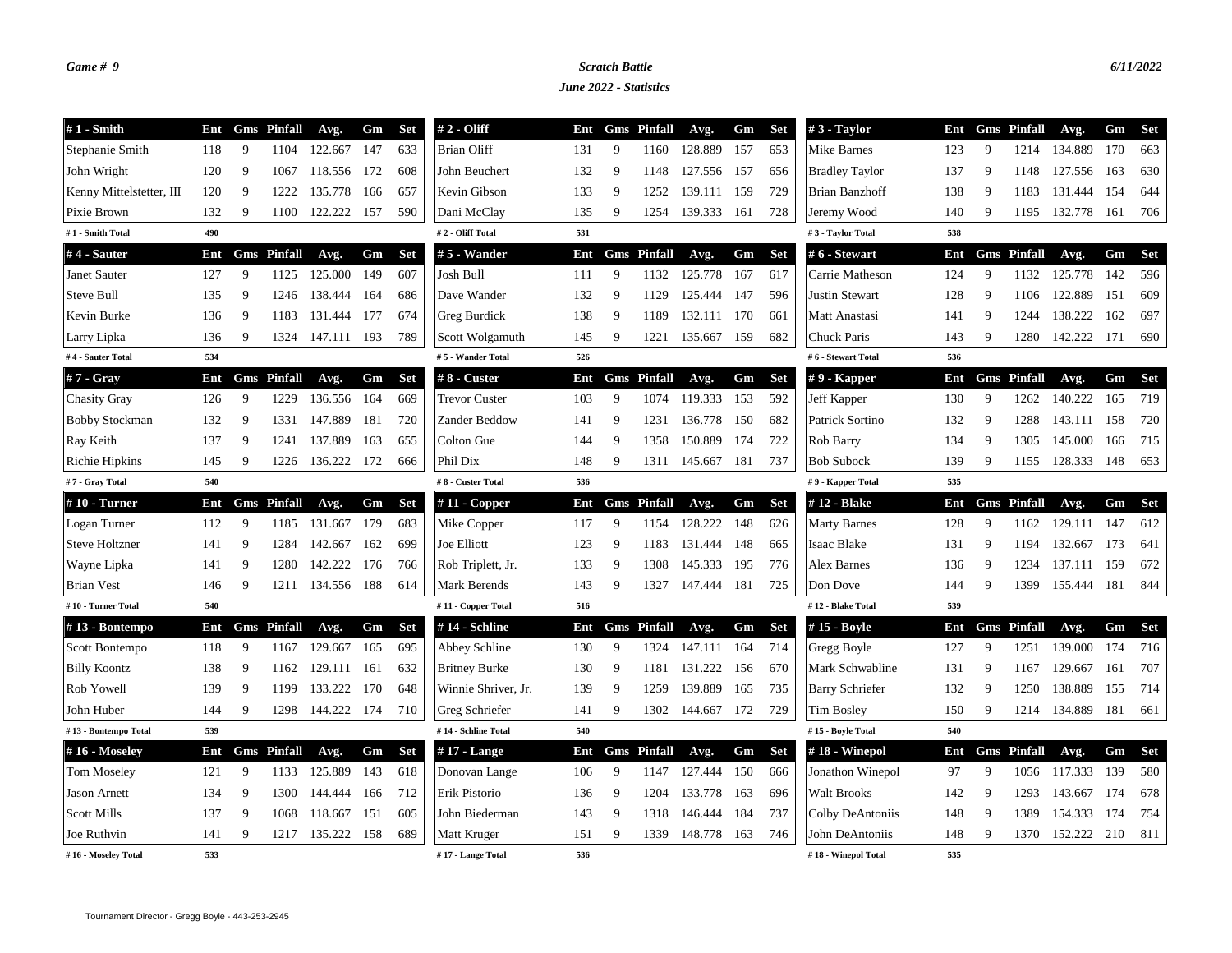## *Game # 9 Scratch Battle 6/11/2022*

*June 2022 - Statistics*

| #19 - Sisk               | Ent |   | <b>Gms</b> Pinfall | Avg.             | Gm  | Set        | $#20$ - Harvey         | Ent |   | <b>Gms</b> Pinfall | Avg.             | Gm  | <b>Set</b> | $#21 - Gregory$        |     |    | Ent Gms Pinfall    | Avg.             | Gm  | Set |
|--------------------------|-----|---|--------------------|------------------|-----|------------|------------------------|-----|---|--------------------|------------------|-----|------------|------------------------|-----|----|--------------------|------------------|-----|-----|
| Mike Sisk                | 123 | 9 | 1223               | 135.889          | 154 | 683        | Thomas Harvey          | 120 | 9 | 1187               | 131.889          | 168 | 686        | Marcie Gregory         | 125 | 9  | 1102               | 122.444          | 145 | 631 |
| Mike Bertoldi            | 130 | 9 | 1191               | 132.333          | 157 | 649        | Matt Warehime          | 131 | 9 | 1126               | 125.111          | 148 | 606        | Nick Harmel            | 127 | 9  | 1146               | 127.333          | 158 | 640 |
| <b>Scott Mauk</b>        | 141 | 9 | 1207               | 134.111          | 160 | 664        | <b>Chuck Cook</b>      | 137 | 9 | 1155               | 128.333          | 149 | 659        | RJ Hodges              | 131 | 5  | 597                | 119.400          | 128 | 597 |
| <b>Steve Dryer</b>       | 144 | 9 | 1306               | 145.111 187      |     | 669        | Brian Santuccio-Wever  | 143 | 9 | 1168               | 129.778          | 151 | 629        | Chris Hook             | 141 | 9  | 1267               | 140.778          | 175 | 679 |
| #19 - Sisk Total         | 538 |   |                    |                  |     |            | #20 - Harvey Total     | 531 |   |                    |                  |     |            | #21 - Gregory Total    | 524 |    |                    |                  |     |     |
| #22 - Kromeke            | Ent |   | <b>Gms</b> Pinfall | Avg.             | Gm  | <b>Set</b> | # 23 - Femino          | Ent |   | <b>Gms</b> Pinfall | Avg.             | Gm  | <b>Set</b> | $# 24 - Buckingham$    | Ent |    | <b>Gms</b> Pinfall | Avg.             | Gm  | Set |
| Sean Kromeke             | 121 | 9 | 1060               | 117.778          | 160 | 601        | Mia Femino             | 116 | 9 | 1149               | 127.667          | 159 | 629        | Nick Green             | 112 | 9  | 1089               | 121.000          | 142 | 629 |
| Travelle Johnson         | 127 | 9 | 1209               | 134.333          | 161 | 706        | Matt Zoch              | 131 | 9 | 1104               | 122.667          | 159 | 641        | Matt Buckingham        | 141 | 9  | 1343               | 149.222          | 164 | 746 |
| Jason Saghy              | 142 | 9 | 1279               | 142.111          | 192 | 681        | Nicholas Lloyd         | 136 | 9 | 1249               | 138.778          | 173 | 678        | Jonathan Green         | 141 | 9  | 1375               | 152.778          | 170 | 771 |
| <b>Joey Sears</b>        | 149 | 9 | 1271               | 141.222 171      |     | 766        | Chris Kruger, Jr.      | 148 | 9 | 1429               | 158.778          | 221 | 828        | Kyle Bull              | 143 | 9  | 1200               | 133.333          | 152 | 647 |
| #22 - Kromeke Total      | 539 |   |                    |                  |     |            | #23 - Femino Total     | 531 |   |                    |                  |     |            | #24 - Buckingham Total | 537 |    |                    |                  |     |     |
| #25 - Sellers            | Ent |   | <b>Gms</b> Pinfall | Avg.             | Gm  | <b>Set</b> | #26 - Niedzwicki       | Ent |   | <b>Gms</b> Pinfall | Avg.             | Gm  | <b>Set</b> | # 27 - Welton          | Ent |    | <b>Gms</b> Pinfall | Avg.             | Gm  | Set |
| <b>Kylie Sellers</b>     | 110 | 9 | 1107               | 123.000          | 149 | 611        | Andrea Niedzwicki      | 120 | 9 | 1065               | 118.333          | 134 | 603        | <b>Russ Welton</b>     | 125 | 9  | 991                | 110.111          | 143 | 575 |
| Jeramie Killingsworth    | 132 | 9 | 1245               | 138.333          | 162 | 692        | Gary McKinsey          | 135 | 9 | 1122               | 124.667          | 153 | 616        | Dave Jones             | 127 | 9  | 1213               | 134.778          | 160 | 616 |
| John Davis, Jr.          | 142 | 9 | 1224               | 136.000          | 181 | 682        | Mike Manns             | 141 | 9 | 1225               | 136.111          | 177 | 677        | <b>Bill Collison</b>   | 141 | 9  | 1194               | 132.667          | 147 | 692 |
| <b>Bernie Hipkins</b>    | 154 | 9 | 1382               | 153.556          | 181 | 772        | Lisa Huber             | 144 | 9 | 1288               | 143.111          | 169 | 696        | <b>Billy Thomas</b>    | 147 | 9  | 1277               | 141.889          | 165 | 691 |
| #25 - Sellers Total      | 538 |   |                    |                  |     |            | #26 - Niedzwicki Total | 540 |   |                    |                  |     |            | #27 - Welton Total     | 540 |    |                    |                  |     |     |
| #28 - Quattrocche        | Ent |   | <b>Gms</b> Pinfall | Avg.             | Gm  | <b>Set</b> | # 29 - Cohen           | Ent |   | <b>Gms</b> Pinfall | Avg.             | Gm  | <b>Set</b> | #30 - Louth            | Ent |    | <b>Gms</b> Pinfall | Avg.             | Gm  | Set |
| <b>Chuck Quattrocche</b> | 129 | 9 | 1187               | 131.889          | 152 | 656        | Melissa Mahoney        | 128 | 9 | 1297               | 144.111          | 159 | 705        | <b>Spencer Mahoney</b> | 108 | 9  | 1066               | 118.444          | 139 | 606 |
| <b>Jason Sauter</b>      | 134 | 9 | 1215               | 135.000          | 161 | 703        | Tara Cohen             | 130 | 9 | 1162               | 129.111          | 146 | 628        | Chris Louth            | 134 | 9  | 1133               | 125.889          | 160 | 683 |
| <b>Steve Rowley</b>      | 135 | 9 | 1156               | 128.444          | 147 | 664        | Rebecca Dove Kendall   | 135 | 9 | 1246               | 138.444          | 173 | 688        | Rob Hanley             | 140 | 9  | 1254               | 139.333          | 181 | 729 |
| Erik Pellett             | 139 | 9 | 1146               | 127.333          | 155 | 620        | Jill Manns             | 142 | 9 | 1237               | 137.444          | 175 | 622        | Daniel Mahoney         | 140 | 9  | 1244               | 138.222          | 166 | 743 |
| #28 - Quattrocche Total  | 537 |   |                    |                  |     |            | #29 - Cohen Total      | 535 |   |                    |                  |     |            | #30 - Louth Total      | 522 |    |                    |                  |     |     |
| #31 - Watson             | Ent |   | <b>Gms</b> Pinfall | Avg.             | Gm  | Set        | $#32$ - Bright         | Ent |   | <b>Gms</b> Pinfall | Avg.             | Gm  | <b>Set</b> | #33 - Vallinas         | Ent |    | <b>Gms</b> Pinfall | Avg.             | Gm  | Set |
| Chris Watson             | 124 | 9 | 1213               | 134.778          | 169 | 705        | <b>Bill Bright</b>     | 124 | 9 | 1225               | 136.111 168      |     | 656        | Mike Vallinas          | 130 | 9  | 1224               | 136.000          | 159 | 660 |
| John Martin              | 126 | 9 | 1117               | 124.111          | 140 | 654        | Johnny Wilson          | 129 | 9 | 1173               | 130.333 147      |     | 682        | <b>Scott Phillips</b>  | 132 | 9  | 1163               | 129.222          | 166 | 709 |
| <b>Chuck Hicks</b>       | 134 | 9 | 1175               | 130.556 159      |     | 636        | Kevin Roycroft         | 134 | 9 | 1175               | 130.556 147      |     | 635        | Michael Schaeffer      | 136 | -9 | 1246               | 138.444          | 146 | 701 |
| Chris Veschusio          | 139 | 9 |                    | 1124 124.889 143 |     | 618        | Mark Klingelhofer      | 147 | 9 |                    | 1355 150.556 179 |     | 811        | Daniel Dryden          | 138 | 9  |                    | 1156 128.444 158 |     | 615 |
| #31 - Watson Total       | 523 |   |                    |                  |     |            | #32 - Bright Total     | 534 |   |                    |                  |     |            | #33 - Vallinas Total   | 536 |    |                    |                  |     |     |
| #34 - Doody              | Ent |   | <b>Gms</b> Pinfall | Avg.             | Gm  | <b>Set</b> | # 35 - Sieck           | Ent |   | <b>Gms</b> Pinfall | Avg.             | Gm  | <b>Set</b> | #36 - Wienner          |     |    | Ent Gms Pinfall    | Avg.             | Gm  | Set |
| <b>Felicity Doody</b>    | 115 | 9 | 1145               | 127.222          | 159 | 663        | <b>Becky Sieck</b>     | 125 | 9 | 1093               | 121.444          | 135 | 582        | Conner Wienner         | 116 | 9  | 1090               | 121.111          | 138 | 591 |
| Tommy Miller, Jr.        | 134 | 9 | 1131               | 125.667          | 143 | 652        | <b>Kristy Penny</b>    | 128 | 9 | 1185               | 131.667          | 153 | 656        | <b>Bill Fox</b>        | 131 | 9  | 1178               | 130.889          | 174 | 642 |
| <b>Steve Baker</b>       | 137 | 9 | 1182               | 131.333          | 170 | 715        | Lucas Penny            | 141 | 9 | 1122               | 124.667          | 150 | 601        | Dennis Ober            | 134 | 9  | 1164               | 129.333          | 155 | 651 |
| <b>Dylan Hanshew</b>     | 142 | 9 | 1236               | 137.333          | 168 | 669        | James Simon            | 142 | 9 | 1190               | 132.222          | 147 | 661        | Andy Gerhard           | 145 | 9  | 1303               | 144.778          | 174 | 748 |
| #34 - Doody Total        | 528 |   |                    |                  |     |            | #35 - Sieck Total      | 536 |   |                    |                  |     |            | #36 - Wienner Total    | 526 |    |                    |                  |     |     |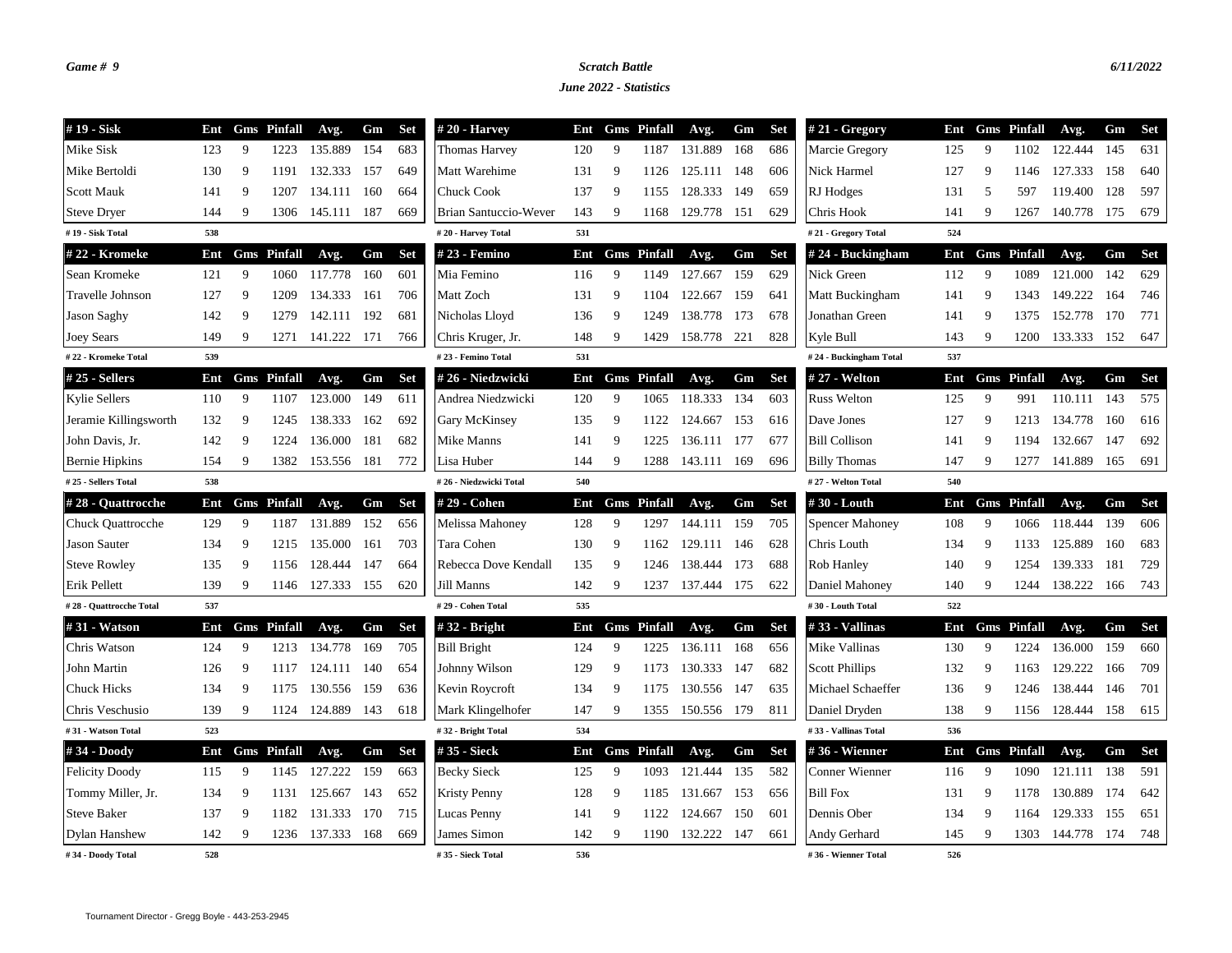### *June 2022 - Game 9 Results Scratch Battle*

| $#1$ - Smith             | Gm  | # 2 - Oliff                  | Gm  | $#3$ - Taylor          | Gm  | #4 - Sauter           | Gm  | $# 5$ - Wander       | Gm  | # 6 - Stewart          | Gm               |
|--------------------------|-----|------------------------------|-----|------------------------|-----|-----------------------|-----|----------------------|-----|------------------------|------------------|
| Stephanie Smith          | 113 | <b>Brian Oliff</b>           | 107 | <b>Mike Barnes</b>     | 131 | <b>Janet Sauter</b>   | 149 | <b>Josh Bull</b>     | 123 | Carrie Matheson        | 137              |
| John Wright              | 106 | John Beuchert                | 147 | <b>Bradley Taylor</b>  | 118 | <b>Steve Bull</b>     | 154 | Dave Wander          | 110 | <b>Justin Stewart</b>  | 133              |
| Kenny Mittelstetter, III | 127 | Kevin Gibson                 | 120 | <b>Brian Banzhoff</b>  | 154 | Kevin Burke           | 134 | Greg Burdick         | 118 | Matt Anastasi          | 124              |
| Pixie Brown              | 157 | Dani McClay                  | 116 | Jeremy Wood            | 106 | Larry Lipka           | 121 | Scott Wolgamuth      | 123 | <b>Chuck Paris</b>     | 148              |
| <b>Total</b>             | 503 | Total                        | 490 | <b>Total</b>           | 509 | <b>Total</b>          | 558 | <b>Total</b>         | 474 | Total                  | 542              |
| #7 - Gray                | Gm  | #8 - Custer                  | Gm  | $# 9$ - Kapper         | Gm  | $#10$ - Turner        | Gm  | $#11$ - Copper       | Gm  | #12 - Blake            | Gm               |
| <b>Chasity Gray</b>      | 131 | <b>Trevor Custer</b>         | 114 | Jeff Kapper            | 153 | Logan Turner          | 157 | Mike Copper          | 129 | <b>Marty Barnes</b>    | 122              |
| <b>Bobby Stockman</b>    | 181 | Zander Beddow                | 144 | Patrick Sortino        | 145 | <b>Steve Holtzner</b> | 138 | <b>Joe Elliott</b>   | 131 | <b>Isaac Blake</b>     | 137              |
| Ray Keith                | 123 | Colton Gue                   | 160 | Rob Barry              | 145 | Wayne Lipka           | 138 | Rob Triplett, Jr.    | 131 | <b>Alex Barnes</b>     | 157              |
| <b>Richie Hipkins</b>    | 115 | Phil Dix                     | 176 | <b>Bob Subock</b>      | 120 | <b>Brian Vest</b>     | 150 | Mark Berends         | 154 | Don Dove               | 117              |
| Total                    | 550 | <b>Total</b>                 | 594 | <b>Total</b>           | 563 | <b>Total</b>          | 583 | <b>Total</b>         | 545 | <b>Total</b>           | 533              |
| #13 - Bontempo           | Gm  | #14 - Schline                | Gm  | #15 - Boyle            | Gm  | #16 - Moseley         | Gm  | $#17$ - Lange        | Gm  | $#18$ - Winepol        | Gm               |
| Scott Bontempo           | 118 | Abbey Schline                | 156 | <b>Gregg Boyle</b>     | 120 | Tom Moseley           | 142 | Donovan Lange        | 135 | Jonathon Winepol       | 122              |
| <b>Billy Koontz</b>      | 144 | <b>Britney Burke</b>         | 127 | Mark Schwabline        | 109 | <b>Jason Arnett</b>   | 150 | Erik Pistorio        | 125 | <b>Walt Brooks</b>     | 174              |
| Rob Yowell               | 132 | Winnie Shriver, Jr.          | 137 | <b>Barry Schriefer</b> | 132 | <b>Scott Mills</b>    | 105 | John Biederman       | 120 | Colby DeAntoniis       | 158              |
| John Huber               | 148 | Greg Schriefer               | 156 | <b>Tim Bosley</b>      | 143 | Joe Ruthvin           | 143 | Matt Kruger          | 151 | John DeAntoniis        | 125              |
| <b>Total</b>             | 542 | <b>Total</b>                 | 576 | <b>Total</b>           | 504 | <b>Total</b>          | 540 | <b>Total</b>         | 531 | Total                  | 579              |
| #19 - Sisk               | Gm  | #20 - Harvey                 | Gm  | $#21 - Gregory$        | Gm  | #22 - Kromeke         | Gm  | #23 - Femino         | Gm  | #24 - Buckingham       | Gm               |
| Mike Sisk                | 136 | <b>Thomas Harvey</b>         | 102 | Marcie Gregory         | 110 | Sean Kromeke          | 126 | Mia Femino           | 136 | Nick Green             | 94               |
| Mike Bertoldi            | 136 | Matt Warehime                | 148 | Nick Harmel            | 104 | Travelle Johnson      | 134 | Matt Zoch            | 118 | Matt Buckingham        | 164              |
| <b>Scott Mauk</b>        | 136 | <b>Chuck Cook</b>            | 144 | Phil Robinson          | 141 | <b>Jason Saghy</b>    | 114 | Nicholas Lloyd       | 110 | Jonathan Green         | 152              |
| <b>Steve Dryer</b>       | 110 | <b>Brian Santuccio-Wever</b> | 138 | Chris Hook             | 141 | Joey Sears            | 114 | Chris Kruger, Jr.    | 150 | Kyle Bull              | 152              |
| <b>Total</b>             | 518 | <b>Total</b>                 | 532 | <b>Total</b>           | 496 | <b>Total</b>          | 488 | <b>Total</b>         | 514 | Total                  | 562              |
|                          |     |                              |     |                        |     |                       |     |                      |     |                        |                  |
| $#25$ - Sellers          | Gm  | #26 - Niedzwicki             | Gm  | # 27 - Welton          | Gm  | #28 - Quattrocche     | Gm  | #29 - Cohen          | Gm  | # $30 -$ Louth         | Gm               |
| <b>Kylie Sellers</b>     | 139 | Andrea Niedzwicki            | 122 | <b>Russ Welton</b>     | 104 | Chuck Quattrocche     | 143 | Melissa Mahoney      | 141 | <b>Spencer Mahoney</b> | 133              |
| Jeramie Killingsworth    | 136 | Gary McKinsey                | 105 | Dave Jones             | 160 | <b>Jason Sauter</b>   | 135 | Tara Cohen           | 123 | Chris Louth            | 113              |
| John Davis, Jr.          | 113 | Mike Manns                   | 165 | <b>Bill Collison</b>   | 105 | <b>Steve Rowley</b>   | 137 | Rebecca Dove Kendall | 134 | Rob Hanley             | 166              |
| <b>Bernie Hipkins</b>    | 146 | Lisa Huber                   | 131 | <b>Billy Thomas</b>    | 123 | Erik Pellett          | 136 | Jill Manns           | 153 | Daniel Mahoney         | 120              |
| <b>Total</b>             | 534 | <b>Total</b>                 | 523 | <b>Total</b>           | 492 | <b>Total</b>          | 551 | <b>Total</b>         | 551 | Total                  | $\overline{532}$ |
| #31 - Watson             | Gm  | #32 - Bright                 | Gm  | #33 - Vallinas         | Gm  | #34 - Doody           | Gm  | #35 - Sieck          | Gm  | #36 - Wienner          | Gm               |
| Chris Watson             | 142 | <b>Bill Bright</b>           | 168 | Mike Vallinas          | 150 | <b>Felicity Doody</b> | 123 | <b>Becky Sieck</b>   | 112 | Conner Wienner         | 114              |
| <b>John Martin</b>       | 105 | Johnny Wilson                | 111 | <b>Scott Phillips</b>  | 123 | Tommy Miller, Jr.     | 102 | <b>Kristy Penny</b>  | 125 | <b>Bill Fox</b>        | 125              |
| <b>Chuck Hicks</b>       | 159 | Kevin Roycroft               | 124 | Michael Schaeffer      | 146 | <b>Steve Baker</b>    | 153 | Lucas Penny          | 150 | Dennis Ober            | 134              |
| Chris Veschusio          | 112 | Mark Klingelhofer            | 118 | Daniel Dryden          | 158 | Dylan Hanshew         | 168 | James Simon          | 124 | Andy Gerhard           | 149              |